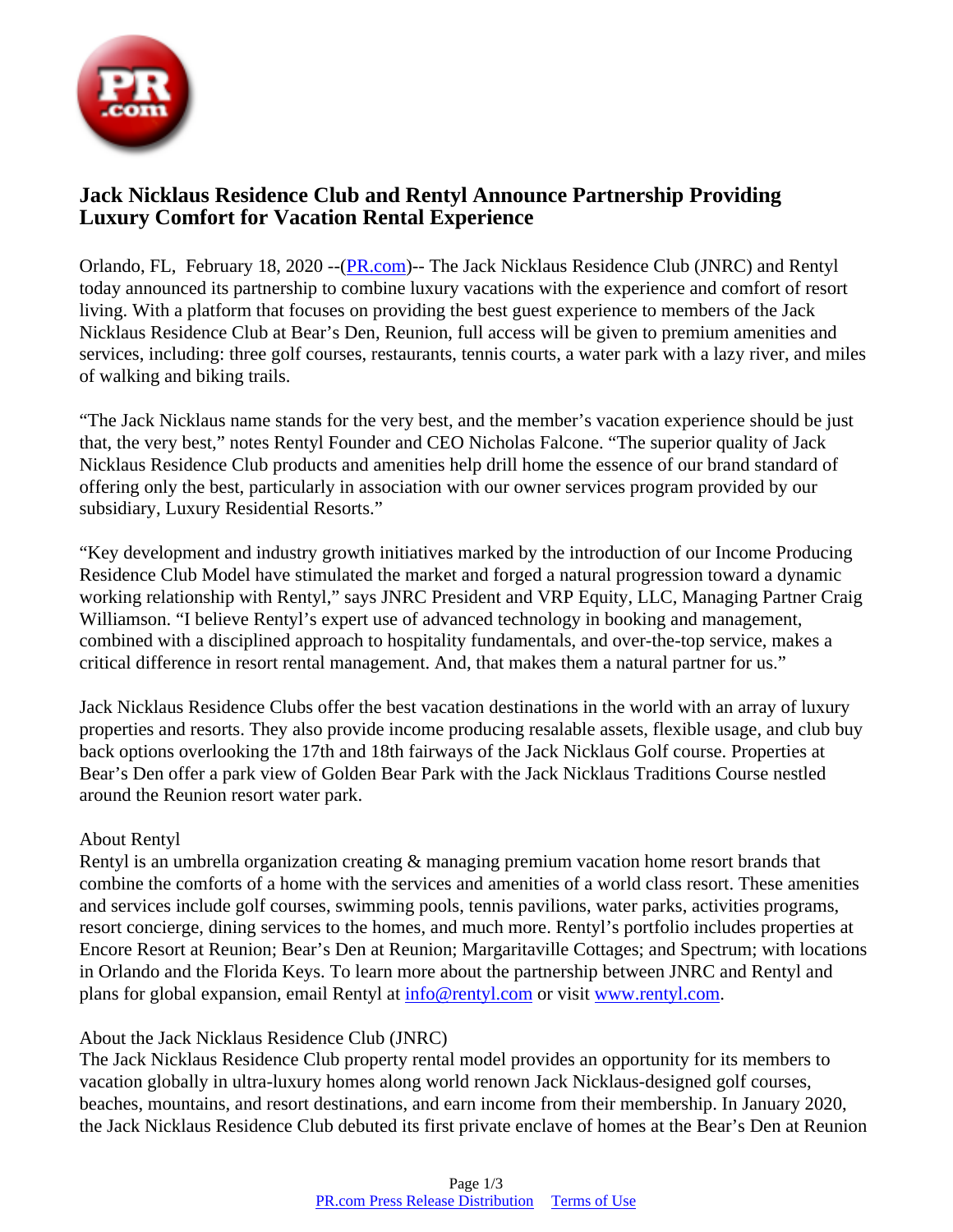

Resort, ready for memberships, in Kissimmee, Florida. For additional information, contact JNRC President and VRP Equity, LLC, Managing Partner Craig Williamson at [craig@jacknicklausrc.com](mailto:craig@jacknicklausrc.com) or visit [www.jacknicklausrc.com.](http://www.jacknicklausrc.com/)